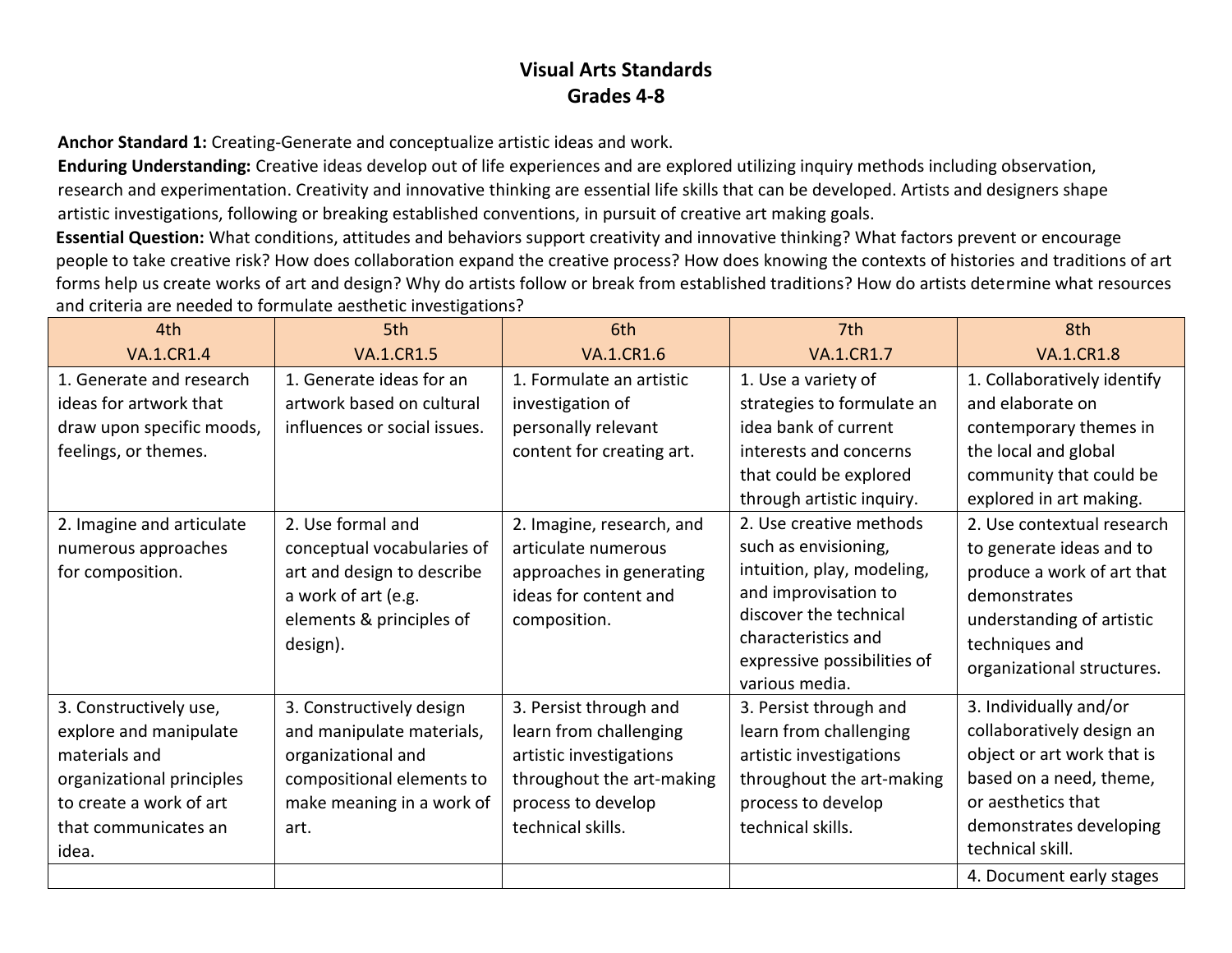| 4th               | 5th               | 6th               | 7th               | 8th                       |
|-------------------|-------------------|-------------------|-------------------|---------------------------|
| <b>VA.1.CR1.4</b> | <b>VA.1.CR1.5</b> | <b>VA.1.CR1.6</b> | <b>VA.1.CR1.7</b> | <b>VA.1.CR1.8</b>         |
|                   |                   |                   |                   | of the creative process   |
|                   |                   |                   |                   | visually and verbally in  |
|                   |                   |                   |                   | traditional or new media. |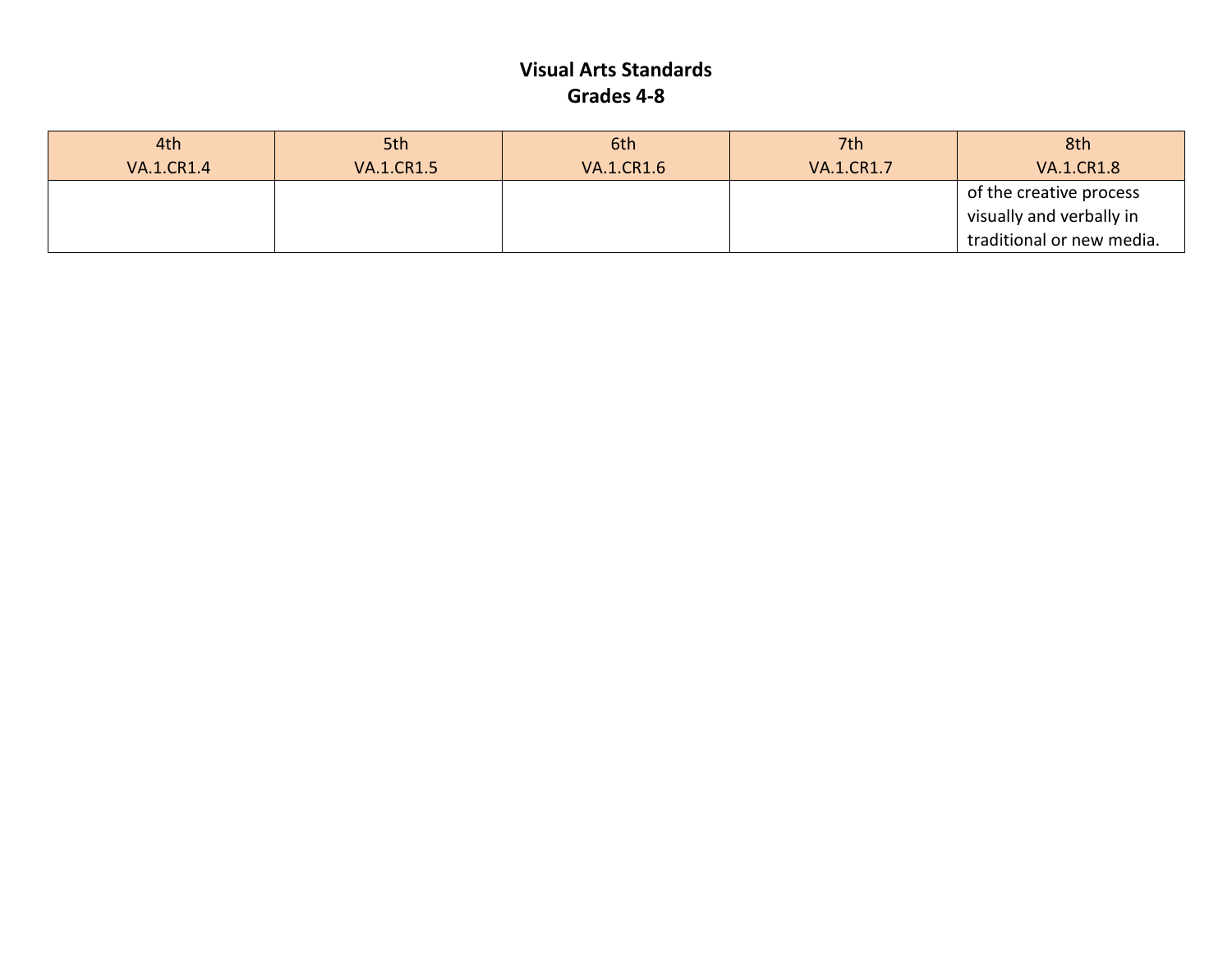**Anchor Standard 2:** Creating-Organize and develop artistic ideas and work.

**Enduring Understanding:** Artists and designers experiment with forms, structures, materials, concepts, media, and art making approaches. Artists and designers balance experimentation and safety, freedom and responsibility while developing and creating artworks. People create and interact with objects, places, and design that define, shape, enhance, and empower their lives. Clarity of visual organization supports effective communication.

**Essential Question:** How do artists work? How do artists and designers determine whether a particular direction in their work is effective? How do artists and designers learn from trial and error? How do artists and designers care for and maintain materials, tools, and equipment? Why is it important for safety and health to understand and follow correct procedures in handling materials, tools, and equipment? How do artists appropriately use other's images and ideas? What responsibilities come with the freedom to create? How do objects, places, and design shape lives and communities? How do artists and designers determine goals for designing or redesigning objects, places, or systems? How do artists and designers create works of art or design that effectively communicate? How does art and design communicate stories and ideas?

| 4th                                                                                                                                                                          | 5th                                                                                                                                                                                                            | 6th                                                                                                                                                                                                                                                        | 7th                                                                                                                                                                                                                                                                             | 8th                                                                                                                                                                                                                                                                                                                        |
|------------------------------------------------------------------------------------------------------------------------------------------------------------------------------|----------------------------------------------------------------------------------------------------------------------------------------------------------------------------------------------------------------|------------------------------------------------------------------------------------------------------------------------------------------------------------------------------------------------------------------------------------------------------------|---------------------------------------------------------------------------------------------------------------------------------------------------------------------------------------------------------------------------------------------------------------------------------|----------------------------------------------------------------------------------------------------------------------------------------------------------------------------------------------------------------------------------------------------------------------------------------------------------------------------|
| <b>VA.2.CR2.4</b>                                                                                                                                                            | <b>VA.2.CR2.5</b>                                                                                                                                                                                              | <b>VA.2.CR2.6</b>                                                                                                                                                                                                                                          | <b>VA.2.CR2.7</b>                                                                                                                                                                                                                                                               | <b>VA.2.CR2.8</b>                                                                                                                                                                                                                                                                                                          |
| 1. Explore art-making<br>techniques and<br>approaches that reflect<br>consideration to form and<br>structure (i.e.<br>organizational principles<br>and expressive features). | 1. Experiment and develop<br>skills in multiple art-<br>making techniques and<br>approaches that reflect<br>knowledge of form and<br>structure (i.e.<br>organizational principles<br>and expressive features). | 1. Demonstrate openness<br>in trying new ideas,<br>materials, methods, and<br>approaches in making<br>works of art and design<br>with attention to quality<br>craftsmanship and<br>organizational structures<br>(i.e. elements & principles<br>of design). | 1. Demonstrate<br>persistence in developing<br>skills with various<br>materials, methods, and<br>approaches in creating<br>works of art and design<br>with attention to quality<br>craftsmanship and<br>organizational structures<br>(i.e. elements & principles<br>of design). | 1. Demonstrate willingness<br>to experiment, innovate,<br>and take risks to pursue<br>ideas, forms, and<br>meanings that emerge in<br>the process of art-making<br>and designing with<br>attention to quality<br>craftsmanship and<br>organizational structures<br>(i.e. elements & principles<br>of design, composition). |
| 2. When making works of<br>art, utilize and care for<br>materials, tools, and<br>equipment in a manner<br>that prevents danger to<br>oneself and others.                     | 2. Demonstrate quality<br>craftsmanship through<br>care for and use materials,<br>tools, and equipment.                                                                                                        | 2. Explain environmental<br>implications of<br>conservation, care, and<br>cleanup of art materials,<br>tools, and equipment.                                                                                                                               | 2. Demonstrate awareness<br>of ethical responsibility to<br>oneself and others when<br>posting and sharing images<br>and other materials<br>through the Internet, social                                                                                                        | 2. Demonstrate awareness<br>of practices, issues and<br>ethics of appropriation,<br>fair use, copyright, open<br>source, and creative<br>commons as they apply to                                                                                                                                                          |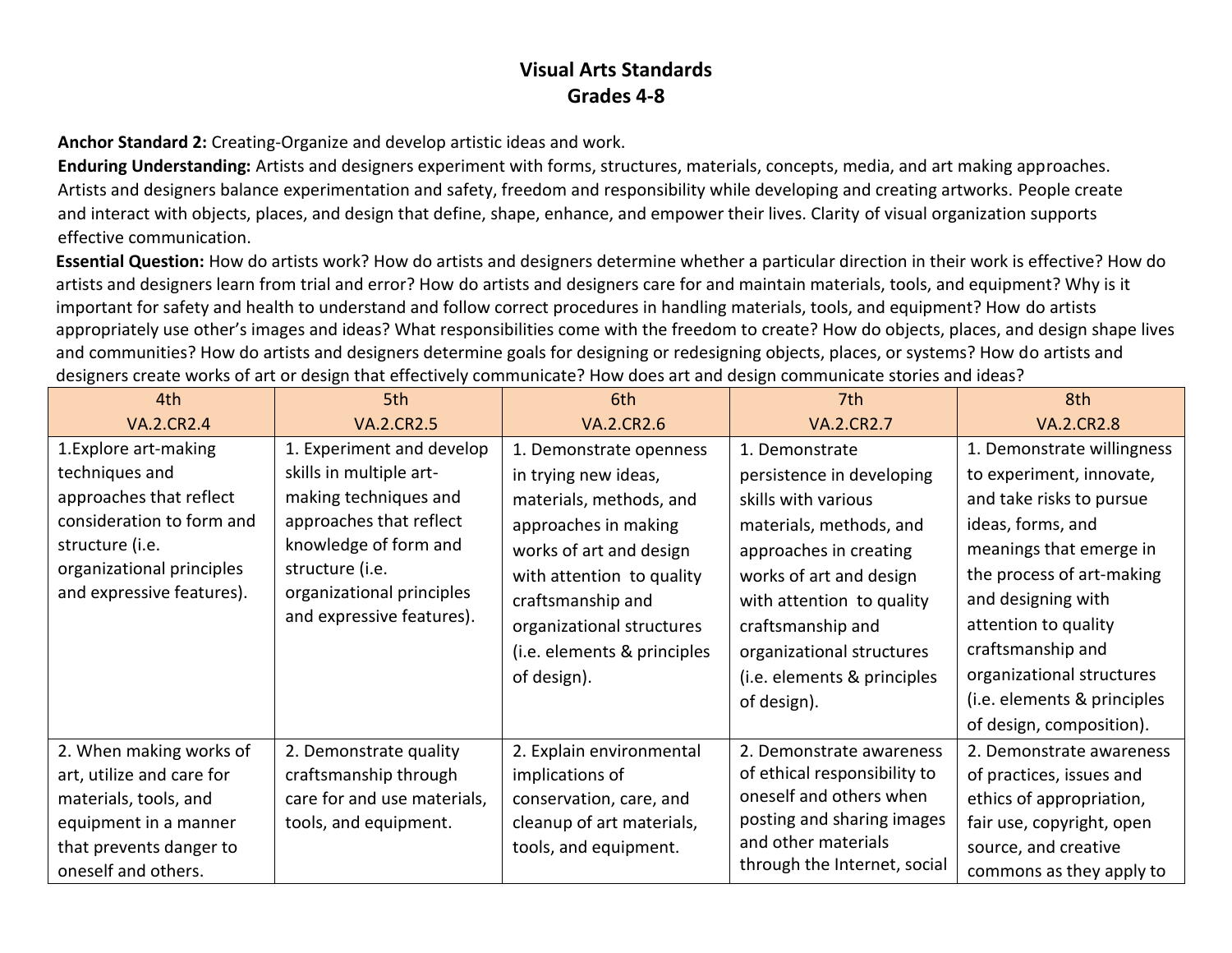| 4th                     | 5th                        | 6th                         | 7th                        | 8th                        |
|-------------------------|----------------------------|-----------------------------|----------------------------|----------------------------|
| <b>VA.2.CR2.4</b>       | <b>VA.2.CR2.5</b>          | <b>VA.2.CR2.6</b>           | <b>VA.2.CR2.7</b>          | <b>VA.2.CR2.8</b>          |
|                         |                            |                             | media, and other           | creating works of art and  |
|                         |                            |                             | communication formats.     | design.                    |
| 3. Document, describe,  | 3. Identify, describe, and | 3. Design or redesign       | 3. Apply visual            | 3. Select, organize, and   |
| and represent           | visually document objects  | objects, places, or systems | organization strategies to | design images and works    |
| regional/state          | of personal significance.  | that meet the identified    | design and produce a work  | to make visually clear and |
| environments and        |                            | needs of diverse users      | of art that clearly        | compelling compositions    |
| histories.              |                            | through complete            | communicates a message     | that demonstrate           |
|                         |                            | documentation of the        | and produces a body of     | appropriate technical and  |
|                         |                            | artistic process.           | evidence that documents    | expressive attributes.     |
|                         |                            |                             | the process.               |                            |
| 4. Collect a body of    | 4. Show a body of          | 4. Review the ethical       | 4. Demonstrate awareness   | 4. Organize, present, and  |
| evidence that documents | evidence that documents    | responsibility of posting   | of practices, issues and   | document a body of         |
| the artistic process.   | the artistic process.      | and sharing images and      | ethics of appropriation,   | evidence that              |
|                         |                            | other materials on the      | fair use, copyright, open  | demonstrates the artistic  |
|                         |                            | Internet, through social    | source, and creative       | process from start to      |
|                         |                            | media and other             | commons.                   | finish.                    |
|                         |                            | communication.              |                            |                            |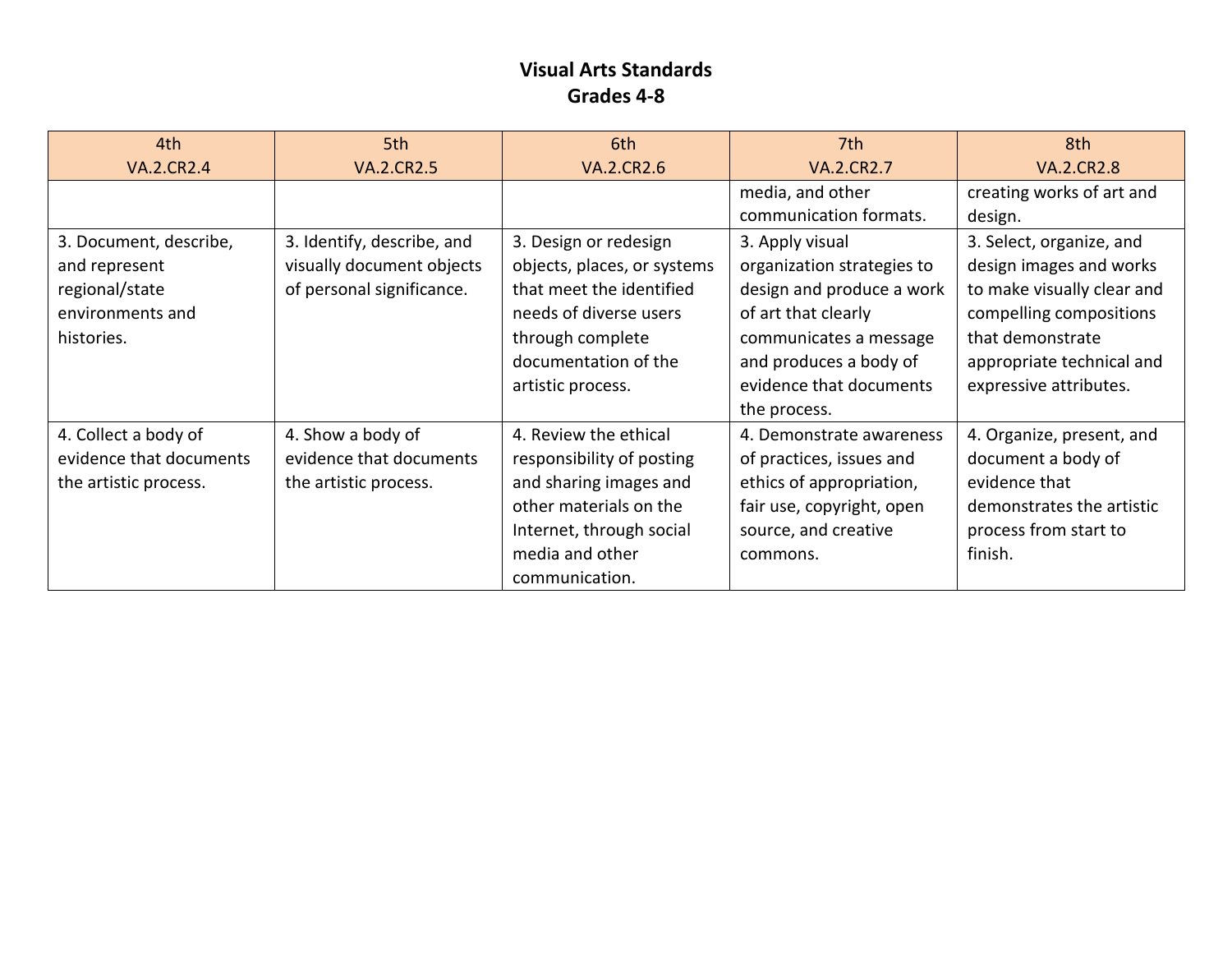**Anchor Standard 3:** Creating-Refine and complete artistic work.

**Enduring Understanding:** Artists and designers develop excellence through practice and constructive critique, reflecting on, revising, and refining work over time.

**Essential Question:** What role does persistence play in revising, refining and developing work? How do artists grow and become accomplished in art forms? How does collaboratively reflecting on a work help us experience it more fully and develop it more completely?

| 4th                       | 5th                         | 6th                         | 7th                         | 8th                         |
|---------------------------|-----------------------------|-----------------------------|-----------------------------|-----------------------------|
| <b>VA.3.CR3.4</b>         | <b>VA.3.CR35</b>            | <b>VA.3.CR3.6</b>           | <b>VA.3.CR3.7</b>           | <b>VA.3.CR3.8</b>           |
| 1. Revise artwork in      | 1. Refine and adapt art     | 1. Refine and adapt art     | 1. Refine and adapt art     | 1. Refine and adapt art     |
| progress on the basis of  | works in consideration of   | works in consideration of   | works in consideration of   | works in consideration of   |
| insights gained through   | audience, and the context   | audience, and the context   | the audience, and the       | the audience, and context   |
| instructor feedback and   | of the work with            | of the work with            | context of the work with    | of the work with            |
| peer discussion.          | consideration to            | consideration to            | consideration to            | consideration to            |
|                           | developing technical skills | developing technical skills | developing technical skills | developing technical skills |
|                           | and organizational          | and organizational          | and organizational          | and organizational          |
|                           | principles.                 | principles.                 | principles.                 | principles.                 |
| 2. Choose from among      | 2. Choose from multiple     | 2. Choose from among        | 2. Choose from among        | 2. Analyze and reflect on   |
| experimental approaches   | approaches and              | experimental approaches     | experimental approaches     | how the elements and        |
| and techniques to         | techniques to determine     | and techniques to           | and techniques to           | principles of design and    |
| determine the most        | the most effective          | determine the most          | determine the most          | other experimental          |
| effective solution.       | solution.                   | effective solution.         | effective solution.         | approaches are working to   |
|                           |                             |                             |                             | convey the artistic         |
|                           |                             |                             |                             | intention and make          |
|                           |                             |                             |                             | necessary adjustments for   |
|                           |                             |                             |                             | the most effective          |
|                           |                             |                             |                             | solution.                   |
| 3. Utilize personal       | 3. Utilize personal         | 3. Utilize personal         | 3. Utilize personal         | 3. Utilize personal         |
| reflection and critical   | reflection and critical     | reflection and critical     | reflection and critical     | reflection and critical     |
| feedback to refine        | feedback to refine          | feedback to refine          | feedback to refine          | feedback to refine          |
| technical proficiency,    | technical proficiency,      | technical proficiency,      | technical proficiency,      | technical proficiency,      |
| intentionality, aesthetic | intentionality, aesthetic   | intentionality, aesthetic   | intentionality, aesthetic   | intentionality, aesthetic   |
| judgment and expressive   | judgment and expressive     | judgment and expressive     | judgment and expressive     | judgment and expressive     |
| capability.               | capability.                 | capability.                 | capability.                 | capability.                 |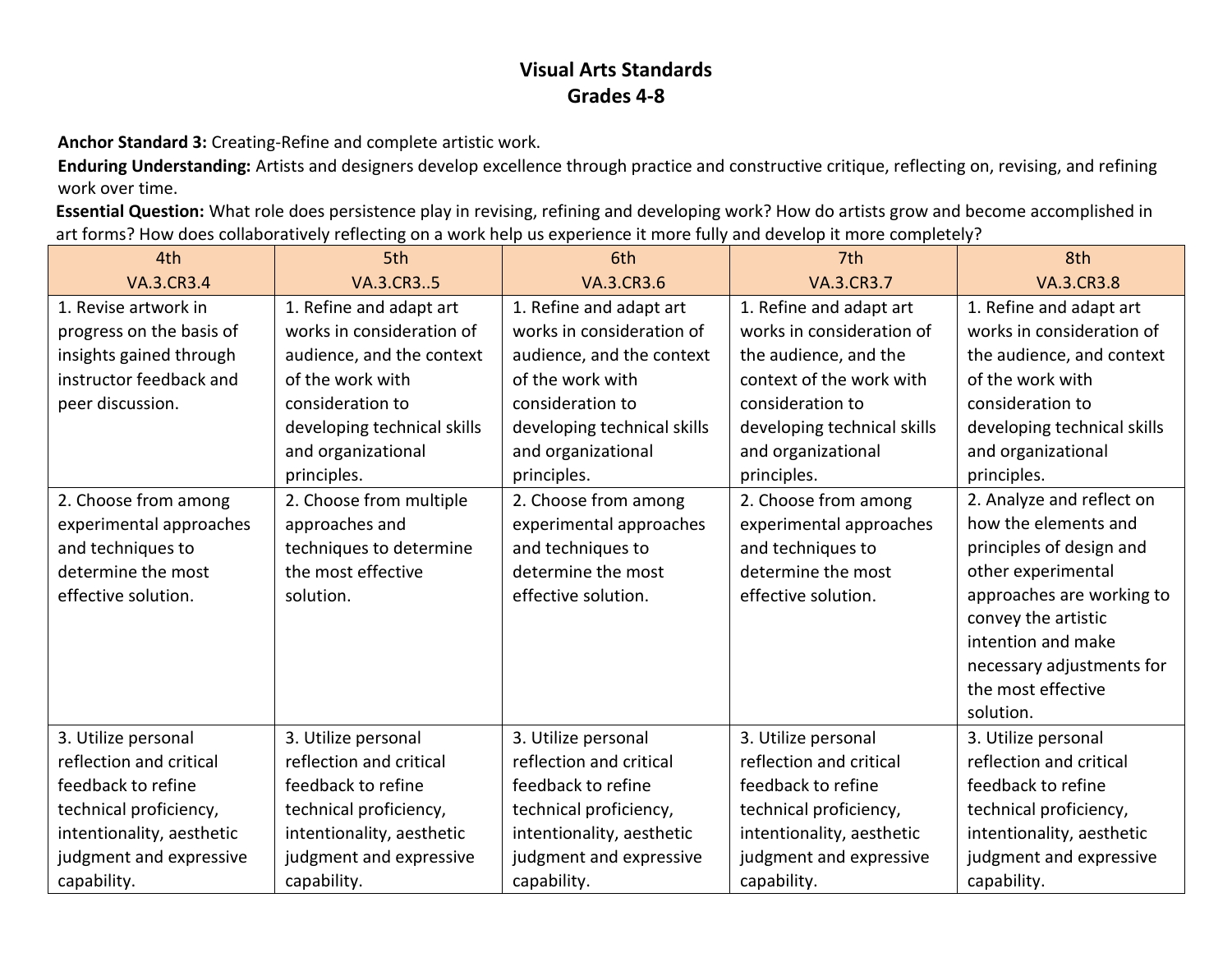| 4th               | 5th                     | 6th                       | 7th                       | 8th                        |
|-------------------|-------------------------|---------------------------|---------------------------|----------------------------|
| <b>VA.3.CR3.4</b> | VA.3.CR35               | <b>VA.3.CR3.6</b>         | <b>VA.3.CR3.7</b>         | <b>VA.3.CR3.8</b>          |
|                   | 4. Write an artist      | 4. Reflect on whether     | 4. Reflect on and explain | 4. Apply relevant criteria |
|                   | statement utilizing art | one's artwork conveys the | important information     | to examine, reflect on,    |
|                   | vocabularies            | intended meaning and      | about personal artwork in | and plan revisions for a   |
|                   | demonstrating choices   | revise accordingly.       | an artist statement or    | work of art or design in   |
|                   | made in art-making.     |                           | another format.           | progress.                  |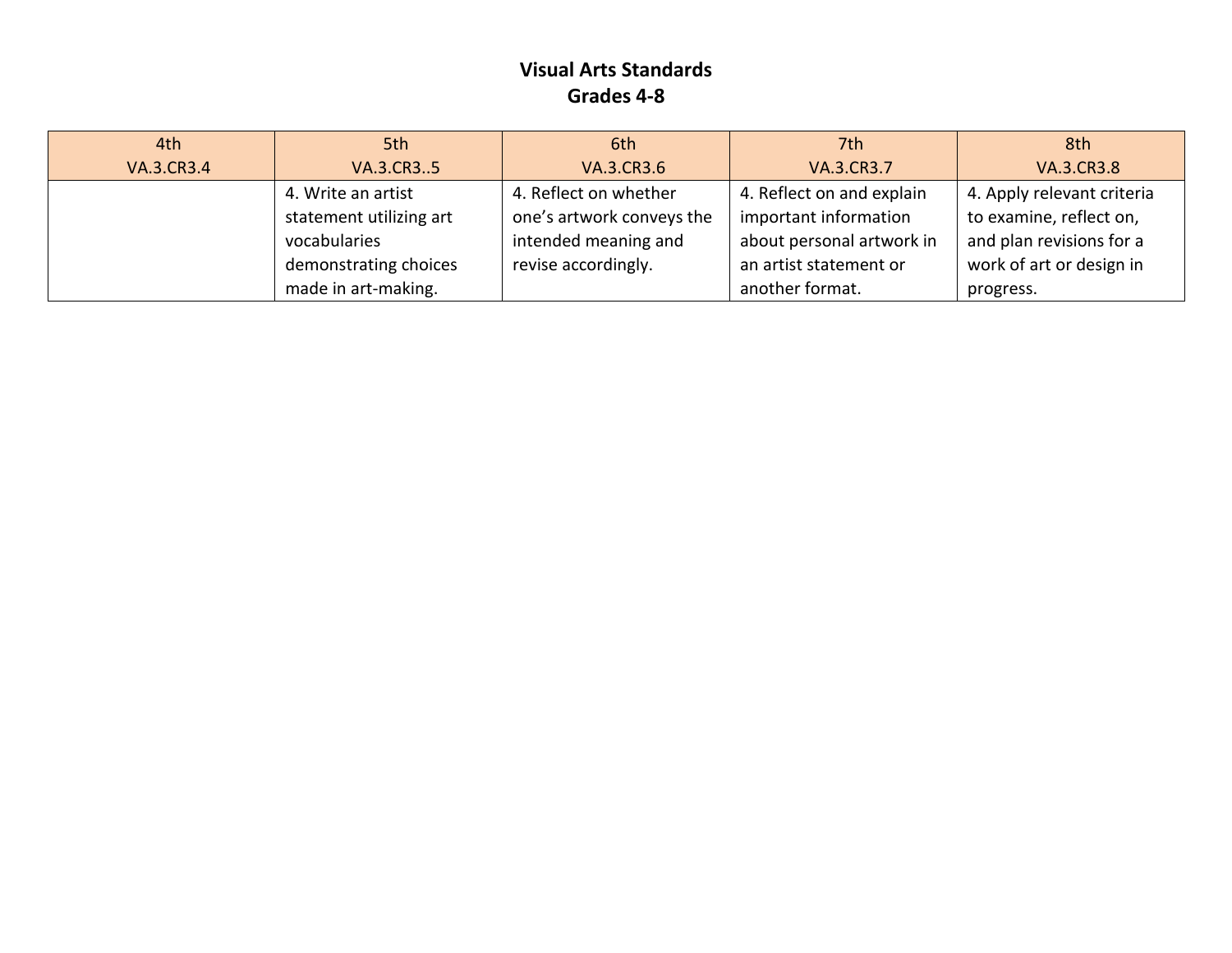**Anchor Standard 4:** Presenting-Analyze, interpret and select artistic work for presentation.

**Enduring Understanding:** Artists, curators and others consider a variety of factors and methods including evolving technologies when preparing and refining artwork for display and or when deciding if and how to preserve and protect it.

**Essential Question:** What methods and processes are considered when preparing artwork for presentation or preservation? How does the presentation of artwork affect its meaning to the viewer? What criteria are considered when selecting work for presentation, a portfolio, or a collection?

| 4th                           | 5th                           | 6th                        | 7 <sup>th</sup>               | 8th                           |
|-------------------------------|-------------------------------|----------------------------|-------------------------------|-------------------------------|
| <b>VA.4.PR1.4</b>             | <b>VA.4.PR1.5</b>             | <b>VA.4.PR1.6</b>          | <b>VA.4.PR1.7</b>             | <b>VA.4.PR1.8</b>             |
| 1. Select artworks to put     | 1. Select artworks to put     | 1. Individually or         | 1. Individually or            | 1. Individually or            |
| into their portfolio and      | into their portfolio and      | collaboratively plan,      | collaboratively plan,         | collaboratively plan,         |
| explain why they chose        | explain why they chose        | prepare, and present       | prepare, and present          | prepare, and present          |
| those specific works.         | those specific works.         | selected works for display | selected works for display    | selected works for display    |
|                               |                               | and include informational  | and include informational     | and include informational     |
|                               |                               | materials for the viewer.  | materials for the viewer.     | materials for the viewer.     |
| 2. Collect and organize a     | 2. Collect and organize a     | 2. Present and defend a    | 2. Present and defend a       | 2. Present and defend a       |
| body of evidence that         | body of evidence that         | body of evidence that      | body of evidence that         | body of evidence that         |
| reflects the artistic process | reflects the artistic process | shows the artistic process | reflects the artistic process | reflects the artistic process |
| and prepare it for            | and prepare it for            | and prepare it for         | and prepare it for            | and prepare it for            |
| presentation (e.g.            | presentation (e.g.            | presentation (e.g.         | presentation (e.g.            | presentation (e.g.            |
| sketchbook, digital           | sketchbook, digital           | sketchbook, portfolio,     | sketchbook, digital           | sketchbook, digital           |
| format).                      | format).                      | digital format).           | format).                      | format).                      |
| 3. Write an artist's          | 3. Write an artist's          | 3. Write an artist         | 3. Write an artist            | 3. Write an artist            |
| statement that reflects       | statement that reflects       | statement that includes    | statement that includes       | statement that includes       |
| their learning.               | their learning.               | artistic intention,        | artistic intention,           | artistic intention,           |
|                               |                               | processes, and specialized | processes, and specialized    | processes, and specialized    |
|                               |                               | language.                  | language.                     | language.                     |
|                               |                               | 4. Compare and contrast    | 4. Compare and contrast       | 4. Compare and contrast       |
|                               |                               | the safe and effective use | the safe and effective use    | the safe and effective use    |
|                               |                               | of materials and           | of materials and              | of materials and              |
|                               |                               | techniques for preparing   | techniques for preparing      | techniques for preparing      |
|                               |                               | and presenting artwork.    | and presenting artwork.       | and presenting artwork.       |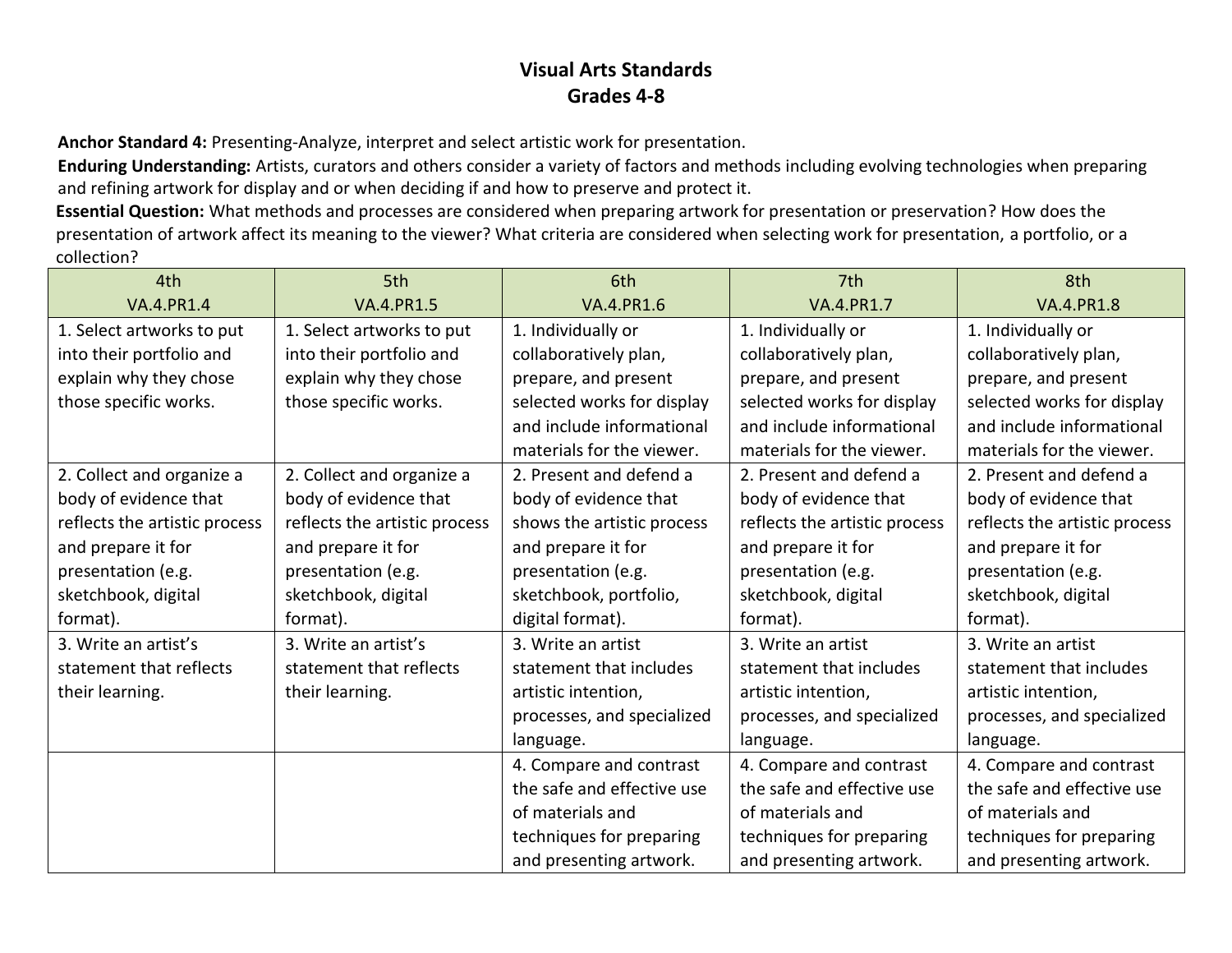**Anchor Standard 5:** Presenting-Develop and refine artistic techniques and work for presentation.

**Enduring Understanding:** Objects, artifacts and artworks collected, preserved, or presented either by artists, museums, or other venues, communicate meaning and a record of social, cultural and political experiences resulting in the cultivating appreciation and understanding. **Essential Question:** What is an exhibition space? How does the presenting and sharing of objects, artifacts, and artworks influence and shape ideas, beliefs, and experiences? How do objects, artifacts, and artworks collected, preserved, or presented, cultivate appreciation and understanding?

| 4th                         | 5th                          | 6th                         | 7th                          | 8th                          |
|-----------------------------|------------------------------|-----------------------------|------------------------------|------------------------------|
| <b>VA.5.PR2.4</b>           | <b>VA.5.PR2.5</b>            | <b>VA.5.PR2.6</b>           | <b>VA.5.PR2.7</b>            | <b>VA.5.PR2.8</b>            |
| 1. Compare and contrast     | 1. Cite evidence about       | 1. Compare and contrast     | 1. Compare and contrast      | 1. Compare and contrast      |
| how art exhibited in and    | how an exhibition in a       | the experience of viewing   | the experience of viewing    | the experience of viewing    |
| outside of school in        | museum or other venue        | art in different venues     | art in different venues      | art in different venues      |
| museums, galleries, and     | presents an idea and         | including virtual spaces    | including virtual spaces     | including virtual spaces     |
| other venues, including     | provides information         | (e.g. galleries, public     | (e.g. galleries, public      | (e.g. galleries, public      |
| virtual spaces, contributes | about a specific concept or  | spaces, museums).           | spaces, museums).            | spaces, museums).            |
| to the community and        | topic.                       |                             |                              |                              |
| personal experience.        |                              |                             |                              |                              |
| 2. Identify and explain     | 2. Compare and contrast      | 2. Understand why and       | 2. Summarize and explain     | 2. Summarize and analyze     |
| how and where different     | how art exhibited in and     | how an exhibition or        | why and how an               | why and how an exhibition    |
| cultures record and         | outside of school in         | artworks may influence      | exhibition or artworks may   | or artworks may influence    |
| illustrate stories and      | museums, galleries, and      | ideas, beliefs, and         | influence ideas, beliefs     | ideas, beliefs and           |
| history of life through     | other venues, including      | experiences.                | and experiences.             | experiences.                 |
| art.                        | virtual spaces affect the    |                             |                              |                              |
|                             | personal experience.         |                             |                              |                              |
|                             | 3. Identify and explain how  | 3. Understand how art       | 3. Summarize and explain     | 3. Summarize and analyze     |
|                             | and where different          | reflects the history and    | how art reflects the         | how art reflects the         |
|                             | cultures record and          | values of an individual and | history and values of an     | history and values of an     |
|                             | illustrate stories and       | community due to social,    | individual and community     | individual and community     |
|                             | history of life through art. | cultural, and political     | due to social, cultural, and | due to social, cultural, and |
|                             |                              | experiences (i.e. murals,   | political experiences (i.e.  | political experiences (i.e.  |
|                             |                              | street art).                | murals, street art).         | murals, street art).         |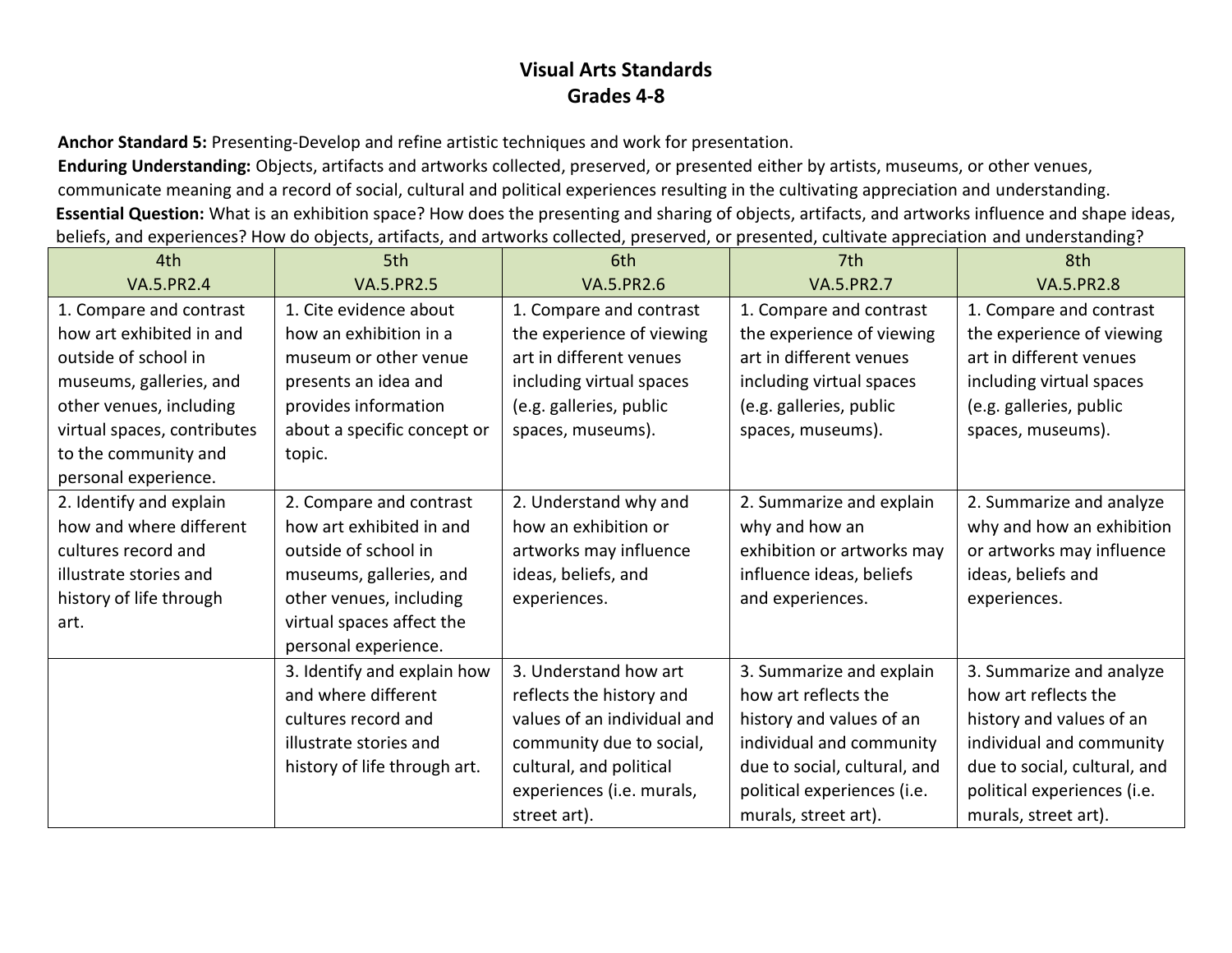**Anchor Standard 6:** Presenting-Convey meaning through the presentation of artistic work.

**Enduring Understanding:** Artists and other presenters consider various techniques, methods, venues, and criteria when analyzing, selecting, and curating objects, artifacts, and artworks for preservation and presentation.

**Essential Question:** Why do people value objects, artifacts, and artworks, and select them for presentation? What criteria, methods and processes are used to select work for presentation or preservation? How are artworks cared for and by whom?

| 4th                          | 5th                         | 6th                        | 7th                        | 8th                         |
|------------------------------|-----------------------------|----------------------------|----------------------------|-----------------------------|
| VA.6.PR3.4                   | <b>VA.6.PR3.5</b>           | <b>VA.6.PR3.6</b>          | <b>VA.6.PR3.7</b>          | <b>VA.6.PR3.8</b>           |
| 1. Select art objects for    | 1. Select art objects for   | 1. Select art objects for  | 1. Select art objects for  | 1. Select art objects for   |
| personal portfolio and       | personal portfolio and      | personal portfolio and     | personal portfolio and     | personal portfolio and      |
| display and explain why      | display and explain why     | display and explain        | display and explain        | display and explain         |
| they were chosen.            | they were chosen.           | choices.                   | choices.                   | choices.                    |
| 2. Explain why some          | 2. Explain why some         | 2. Discuss the roles and   | 2. Discuss the roles and   | 2. Define the roles and     |
| objects, artifacts, and      | objects, artifacts, and     | responsibilities of a      | responsibilities of a      | responsibilities of a       |
| artworks are preferred.      | artworks are preferred.     | curator, understanding the | curator, understanding the | curator, explaining the     |
|                              |                             | skills and knowledge       | skills and knowledge       | skills and knowledge        |
|                              |                             | needed in presenting       | needed in preserving and   | needed in preserving,       |
|                              |                             | objects, artifacts, and    | presenting objects,        | maintaining, and            |
|                              |                             | artwork.                   | artifacts, and artwork.    | presenting objects,         |
|                              |                             |                            |                            | artifacts, and artwork.     |
| 3. Investigate possibilities | 3. Select and analyze       | 3. Understand the          | 3. Understand similarities | 3. Analyze similarities and |
| and limitations of a         | possibilities and           | similarities and           | and differences associated | differences associated in   |
| variety of spaces,           | limitations of a variety of | differences associated in  | in presenting two-         | presenting two-             |
| including electronic, for    | spaces, including           | presenting two-            | dimensional, three-        | dimensional, three-         |
| exhibiting artwork.          | electronic, for exhibiting  | dimensional, three-        | dimensional, and digital   | dimensional, and digital    |
|                              | artwork.                    | dimensional, and digital   | artwork.                   | artwork.                    |
|                              |                             | artwork.                   |                            |                             |
| 4. Understand and            | 4. Examine and analyze      |                            | 4. Compare and contrast    | 4. Compare and contrast     |
| examine how past,            | how past, present, and      |                            | how technologies have      | how technologies have       |
| present, and emerging        | emerging technologies       |                            | changed the way artwork    | changed the way artwork     |
| technologies have            | have impacted the           |                            | is preserved, presented,   | is preserved, presented,    |
| impacted the preservation    | preservation and            |                            | and experienced.           | and experienced.            |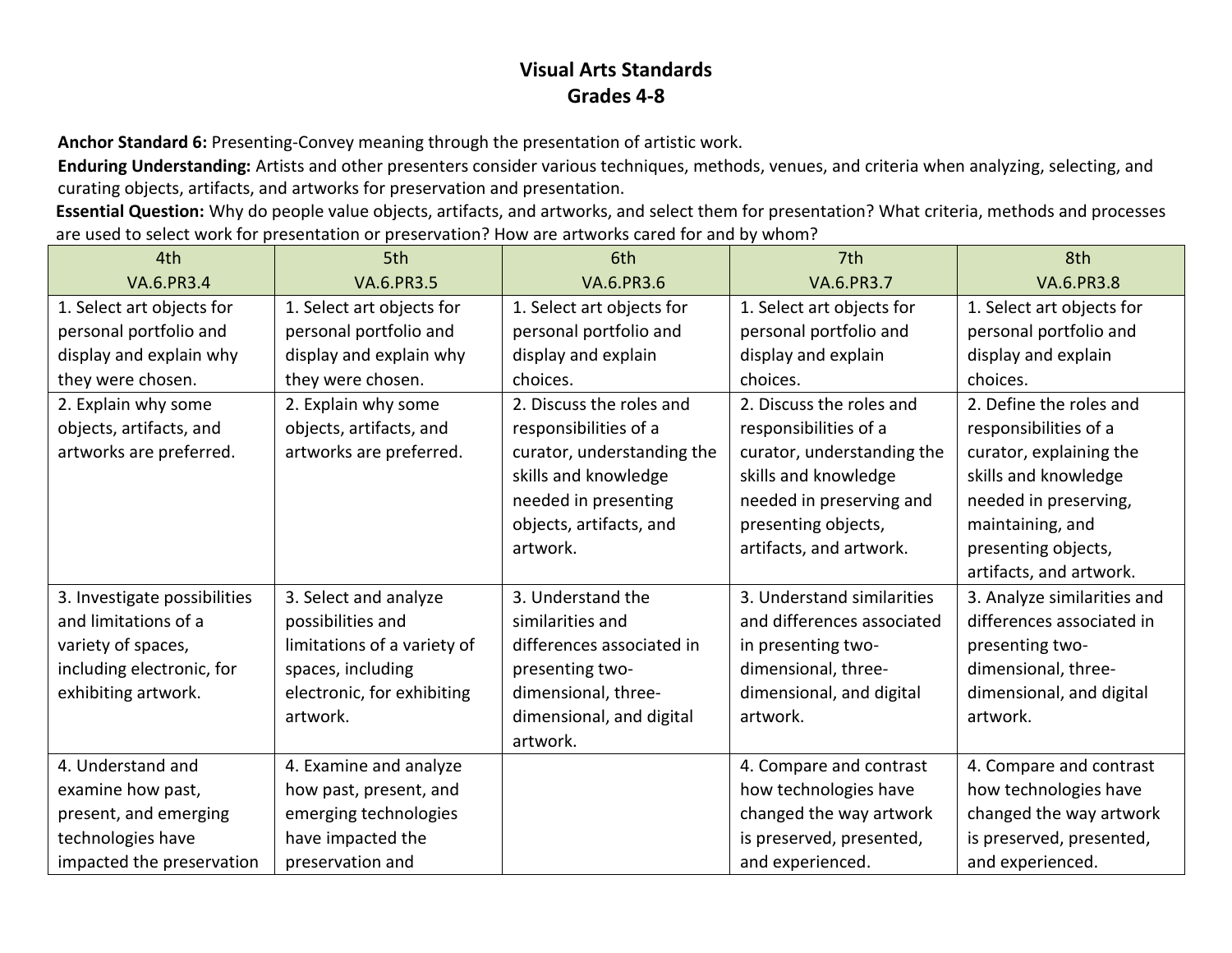| 4th                 | 5th                      | 6th               | 7th               | 8th               |
|---------------------|--------------------------|-------------------|-------------------|-------------------|
| <b>VA.6.PR3.4</b>   | <b>VA.6.PR3.5</b>        | <b>VA.6.PR3.6</b> | <b>VA.6.PR3.7</b> | <b>VA.6.PR3.8</b> |
| and presentation of | presentation of artwork. |                   |                   |                   |
| artwork.            |                          |                   |                   |                   |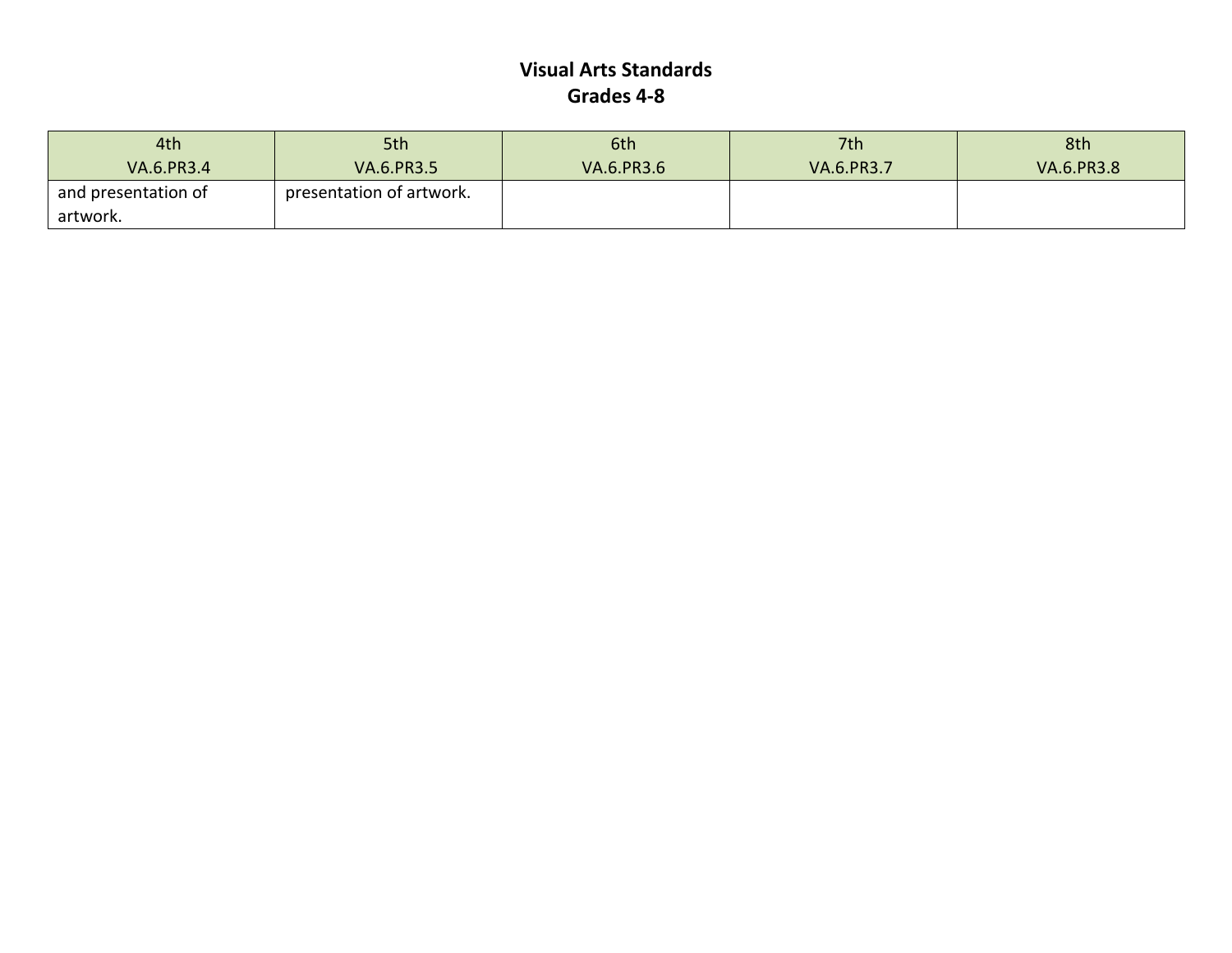**Anchor Standard 7:** Responding-Perceive and analyze artistic work.

**Enduring Understanding:** Individual aesthetic and empathetic awareness developed through engagement with art can lead to understanding and appreciation of self, others, the natural world, and constructed environments.

**Essential Question:** What is an image? Where and how do we encounter images in our world? How do images influence our views of the world?

| 4th.                         | 5th                        | 6th                         | 7th                         | 8th                        |
|------------------------------|----------------------------|-----------------------------|-----------------------------|----------------------------|
| <b>VA.7.RE1.4</b>            | <b>VA.7.RE1.5</b>          | <b>VA.7.RE1.6</b>           | VA.7.RE1.7                  | <b>VA.7.RE1.8</b>          |
| 1. Distinguish between       | 1. Describe visual imagery | 1. Describe visual imagery  | 1. Describe visual imagery  | 1. Describe visual imagery |
| different types of art (i.e. | based on expressive        | based on expressive         | based on expressive         | based on expressive        |
| 2D & 3D) and determine       | properties (i.e. content,  | properties (i.e. content,   | properties (i.e. content,   | properties (i.e. content,  |
| messages communicated.       | formal elements of art and | formal elements of art and  | formal elements of art and  | formal elements of art and |
|                              | principles of design).     | principles of design).      | principles of design).      | principles of design).     |
| 2. Describe visual imagery   | 2. Using art vocabulary,   | 2. Using art vocabulary,    | 2. Using art vocabulary,    | 2. Using art vocabulary,   |
| based on expressive          | analyze the components     | analyze the components      | analyze the components      | analyze the components     |
| properties (i.e. content,    | used in visual imagery to  | used in visual imagery to   | used in visual imagery to   | used in visual imagery to  |
| formal elements of art and   | convey a message.          | convey a message.           | convey a message.           | convey a message.          |
| principles of design).       |                            |                             |                             |                            |
| 3. Using art vocabulary,     | 3. Identify and analyze    | 3. Analyze ways that visual | 3. Analyze ways that visual | 3. Compare and contrast    |
| analyze the components in    | cultural associations      | components and cultural     | components and cultural     | different media and        |
| visual imagery used that     | suggested by visual        | associations suggested by   | associations suggested by   | contexts in which viewers  |
| convey a message.            | imagery.                   | visual imagery are used to  | visual imagery are used to  | encounter images that      |
|                              |                            | influence ideas, emotions   | influence ideas, emotions   | influence ideas, emotions  |
|                              |                            | and actions.                | and actions.                | and actions.               |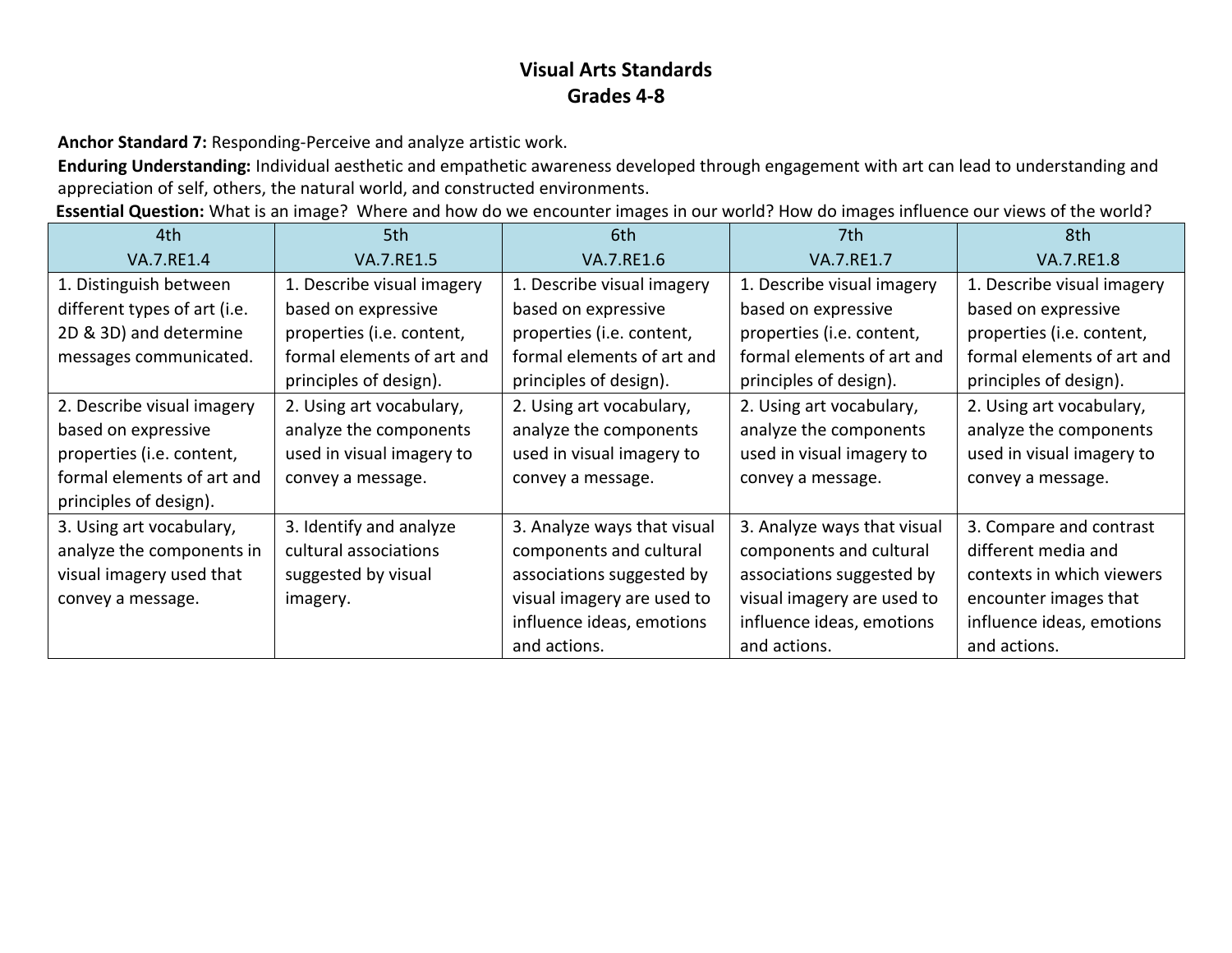**Anchor Standard 8:** Responding-Interpret intent and meaning in artistic work.

**Enduring Understanding:** People gain insights into meanings of artworks by engaging in the process of art criticism.

**Essential Question:** What is the value of engaging in the process of art criticism? How can the viewer "read" a work of art in the context of visual literacy? How does knowing and using visual art vocabularies help us understand and interpret works of art?

| 4th                       | 5th                        | 6th                       | 7th                      | 8th                       |
|---------------------------|----------------------------|---------------------------|--------------------------|---------------------------|
| <b>VA.8.RE2.4</b>         | <b>VA.8.RE2.5</b>          | <b>VA.8.RE2.6</b>         | VA.8.RE2.7               | <b>VA.8.RE2.8</b>         |
| 1. Interpret art by       | 1. Interpret art by        | 1. Interpret art by       | 1. Interpret art by      | 1. Interpret art by       |
| referring to contextual   | analyzing the composition, | distinguishing between    | analyzing art-making     | analyzing how the         |
| information and analyzing | contextual information,    | relevant and non-relevant | approaches, formal art   | interaction of subject    |
| relevant subject matter,  | subject matter, formal art | contextual information    | elements, composition,   | matter, formal art        |
| formal art elements, and  | elements, and use of       | and analyzing subject     | relevant contextual      | elements, composition,    |
| use of media.             | media to identify ideas    | matter, composition,      | information, subject     | use of media, art- making |
|                           | and mood conveyed.         | formal art elements, and  | matter, and use of media | approaches, and relevant  |
|                           |                            | use of media to identify  | to identify ideas and    | contextual information    |
|                           |                            | ideas and mood conveyed.  | mood conveyed.           | contributes to            |
|                           |                            |                           |                          | understanding messages    |
|                           |                            |                           |                          | or ideas and mood         |
|                           |                            |                           |                          | conveyed.                 |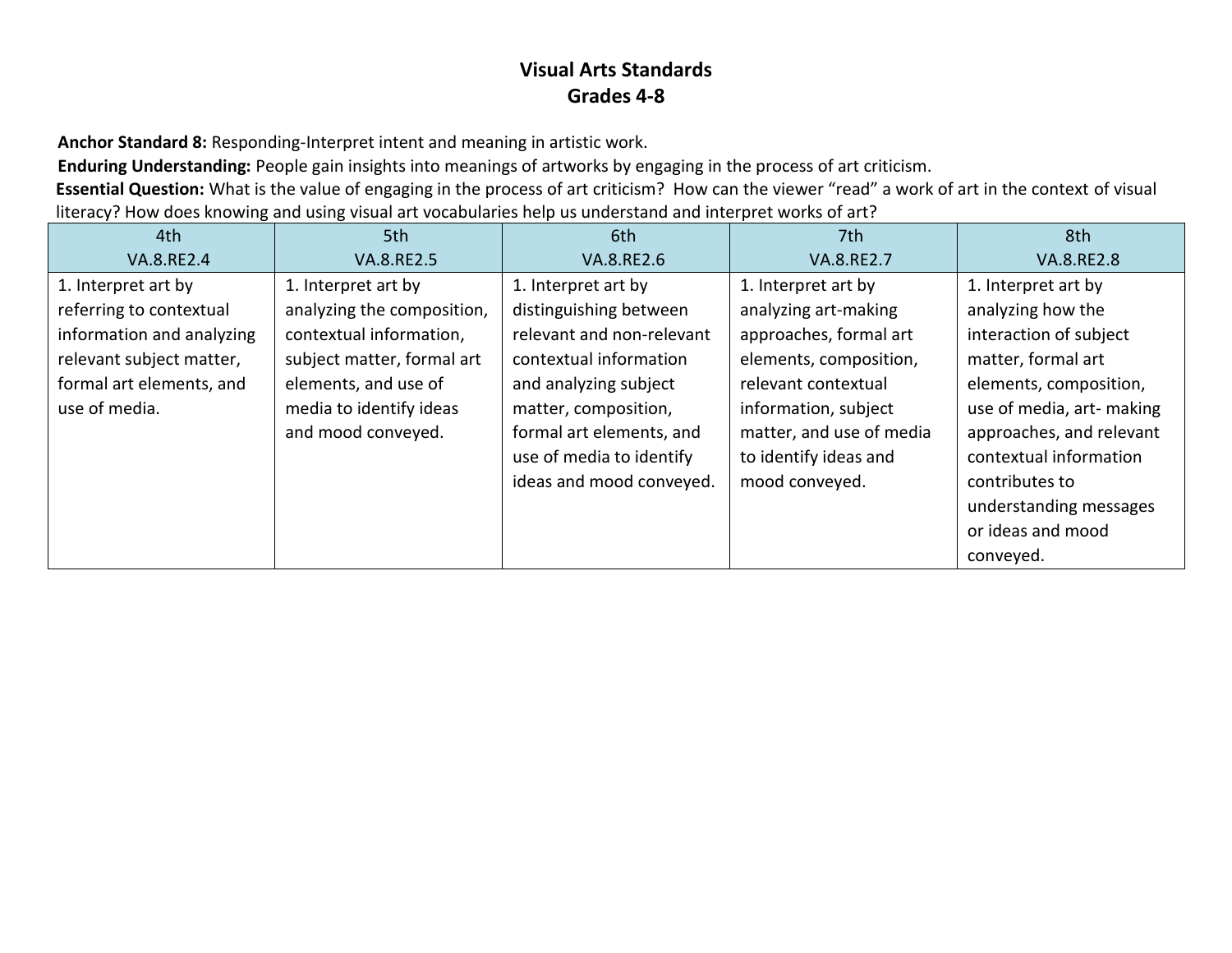**Anchor Standard 9:** Responding-Apply criteria to evaluate artistic work.

**Enduring Understanding:** People evaluate art based on various criteria.

**Essential Question:** How does one determine criteria to evaluate a work of art? How and why might criteria vary? How is a personal preference different from an evaluation?

| 4th                        | 5th                         | 6th                         | 7th                         | 8th                         |
|----------------------------|-----------------------------|-----------------------------|-----------------------------|-----------------------------|
| VA.9.RE3.4                 | VA.9.RE3.5                  | VA.9.RE3.6                  | VA.9.RE3.7                  | <b>VA.9.RE3.8</b>           |
| 1. Use art vocabulary to   | 1. Use art vocabulary to    | 1. Use art vocabulary to    | 1. Use art vocabulary to    | 1. Use art vocabulary to    |
| express preferences about  | express preferences about   | express preferences about   | express preferences about   | express preferences about   |
| an artwork.                | an artwork.                 | an artwork.                 | an artwork.                 | an artwork.                 |
| 2. Using visual evidence,  | 2. Recognize differences in | 2. Recognize differences in | 2. Recognize differences in | 2. Recognize differences in |
| apply given criteria to    | criteria used to evaluate   | criteria used to evaluate   | criteria used to evaluate   | criteria used to evaluate   |
| evaluate more than one     | works of art depending on   | works of art depending on   | works of art depending on   | works of art depending on   |
| work of art (e.g. artistic | styles, genres, and media,  | styles, genres, and media   | styles, genres, and media   | styles, genres, and media   |
| styles, genres and media,  | as well as cultural and     | as well as cultural and     | as well as cultural and     | as well as cultural and     |
| historical and cultural    | historical contexts.        | historical contexts.        | historical contexts.        | historical contexts.        |
| contexts).                 |                             |                             |                             |                             |
|                            |                             |                             | 3. Compare and explain      | 3. Compare and explain      |
|                            |                             |                             | the difference between an   | the difference between an   |
|                            |                             |                             | evaluation of an artwork    | evaluation of an artwork    |
|                            |                             |                             | based on personal criteria  | based on personal criteria  |
|                            |                             |                             | and an evaluation of an     | and an evaluation of an     |
|                            |                             |                             | artwork based on            | artwork based on            |
|                            |                             |                             | established criteria.       | established criteria.       |
|                            |                             |                             |                             | 4. Create a convincing and  |
|                            |                             |                             |                             | logical argument to         |
|                            |                             |                             |                             | support an evaluation of    |
|                            |                             |                             |                             | art.                        |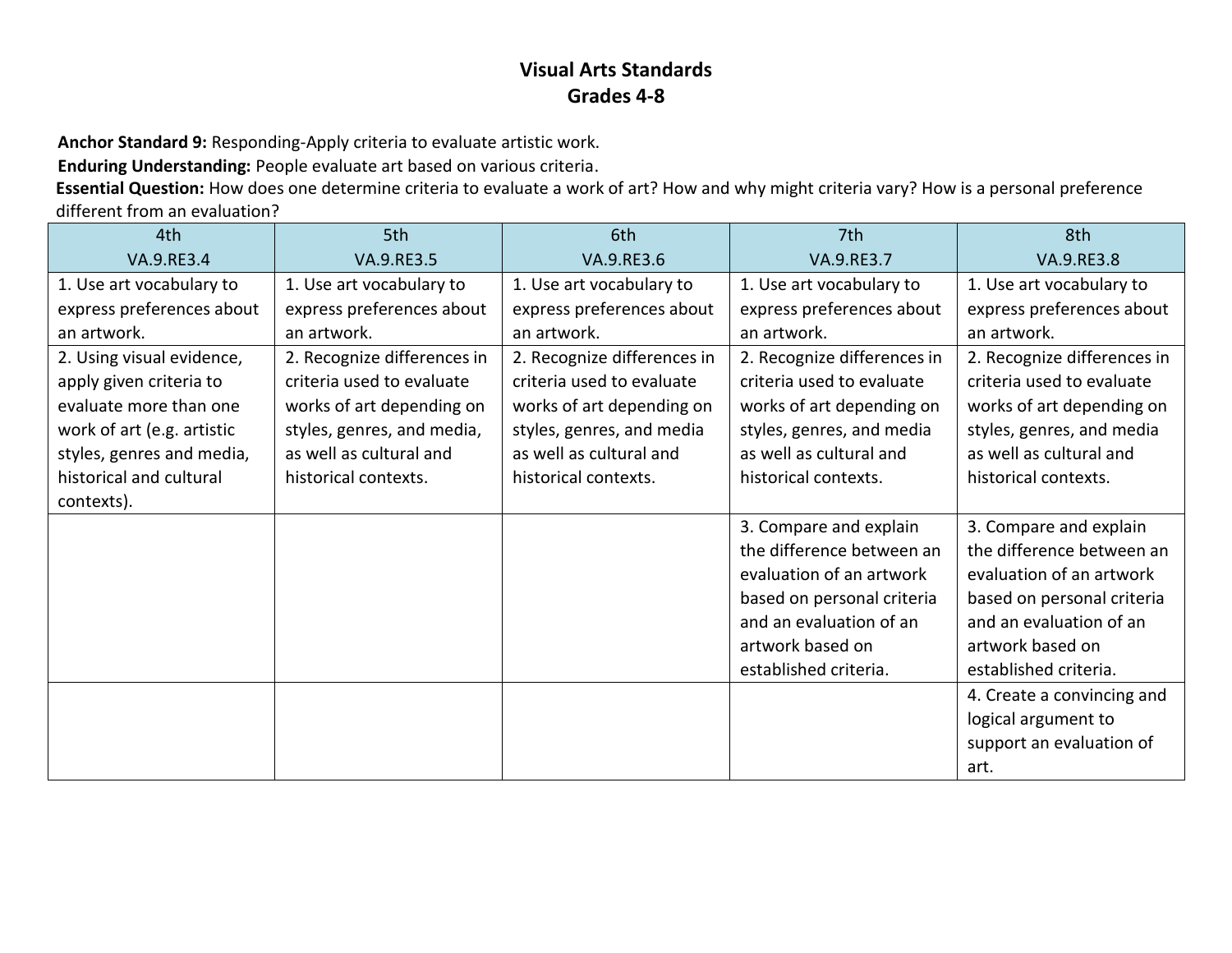**Anchor Standard 10:** Connecting-Relate artistic ideas and works with societal, cultural, and historical context to deepen understanding. **Enduring Understanding:** Through art-making, people make meaning by investigating and developing awareness of perceptions, knowledge, and experiences.

**Essential Question:** How does engaging in creating art enrich people's lives? How does making art attune people to their surroundings? How do people contribute to awareness and understanding of their lives and the lives of their communities through art-making?

| 4th                         | 5th                         | 6th                        | 7th                         | 8th                         |
|-----------------------------|-----------------------------|----------------------------|-----------------------------|-----------------------------|
| VA.10.CO1.4                 | VA.10.CO1.5                 | VA.10.CO1.6                | VA1.10.CO1.7                | VA.10.CO1.8                 |
| 1. Create works of art that | 1. Generate a collection of | 1. Apply formal and        | 1. Create visual            | 1. Combine and explain      |
| reflect community cultural  | ideas reflecting current    | conceptual vocabularies of | documentation of places     | visual documentation of     |
| traditions.                 | interests and concerns that | art and design to view     | and times in which people   | places and times in which   |
|                             | could be investigated in    | surroundings in new ways   | make and experience art     | people make and             |
|                             | art-making.                 | through art-making.        | or design in a community    | experience art or design in |
|                             |                             |                            | (e.g. visual and contextual | a community (e.g. visual    |
|                             |                             |                            | research, sketches,         | and contextual research,    |
|                             |                             |                            | photographs).               | sketches, photographs).     |
| 2. Examine and apply        | 2. Examine and apply        | 2. Access, evaluate and    | 2. Access, evaluate and     | 2. Access, evaluate and     |
| personal and external       | internal and external       | use internal and external  | use internal and external   | use internal and external   |
| resources, such as          | resources to create         | resources, such as         | resources, such as          | resources, such as cultural |
| interests, research, and    | meaningful artwork that     | knowledge, experiences,    | knowledge, experiences,     | and social knowledge,       |
| cultural understanding, to  | reflects interests,         | interests, and research to | interests, and research     | experiences, interests, and |
| create artwork.             | knowledge, research, and    | create artwork.            | and exemplary works to      | research and exemplary      |
|                             | cultural understanding.     |                            | create artwork.             | works.                      |